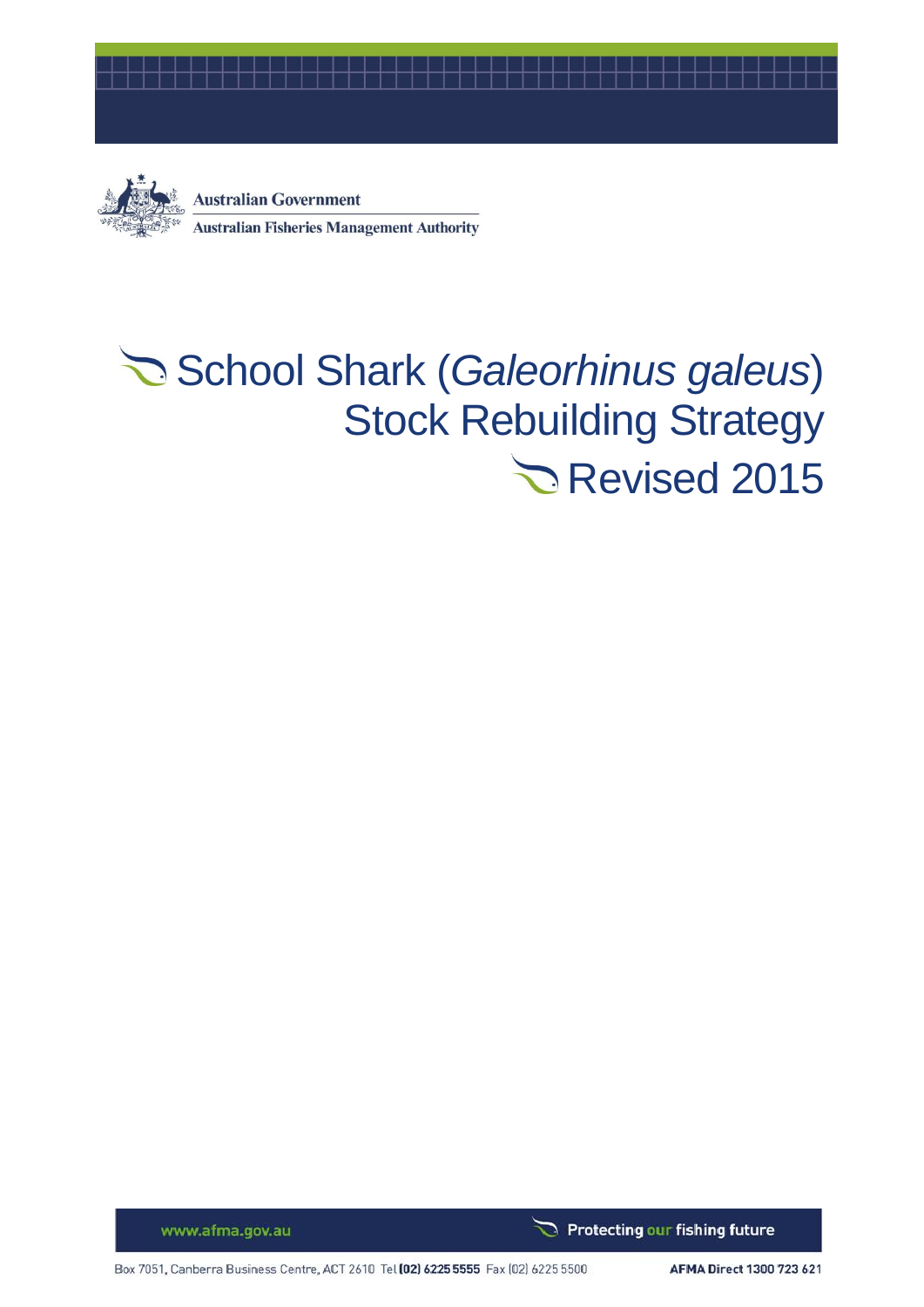# **Executive summary**

This *School Shark Stock Rebuilding Strategy 2015* (the Strategy) is a revision of the *School Shark Stock Rebuilding Strategy 2008* (the 2008 Strategy). This Strategy is created under the *Fisheries Management Act 1991* and is consistent with the *Commonwealth Fisheries Harvest Strategy Policy 2007*. The Strategy also meets requirements under the *Environment Protection and Biodiversity Conservation Act 1999* (EPBC Act) for a species listed as Conservation Dependent and for Wildlife Trade Operation accreditation for the Southern and Eastern Scalefish and Shark Fishery (SESSF).

This Strategy aims to rebuild school shark stocks to their limit reference point of 20 per cent of unfished biomass within a biologically reasonable timeframe of three generation times (66 years). This is to be achieved by measures including:

- closing areas to protect pups and breeding age school sharks as well as important habitat
- preventing targeted fishing for school shark by setting total allowable catches (TACs) at the minimum incidental bycatch level and implementing a maximum rate of school shark to gummy shark landings
- fishing gear restrictions to limit incidental catch
- minimum size limit of 450 mm
- improving knowledge of stock status, including data collection and monitoring.

The key challenge with school shark is measuring the abundance of the stock and monitoring rebuilding. Recent gillnet catch data and effort is not a reliable signal of abundance as fishers actively avoid school shark. A fishery independent method of measuring school shark abundance is commencing in 2014 using close kin genetics techniques. This should provide further information on school shark stock status over the next two to three years.

Catches in recent years have been reduced with 128 tonnes taken in 2012-13 and approximately 192 tonnes taken in 2013-14. Catch is currently constrained within an incidental bycatch TAC of 215 tonnes. The latest assessment update (2012) indicates that restricting catches to 215 tonnes will support recovery to the limit reference point within three generation times.

An annual review of school shark catch rates and biological information is conducted by AFMA's Shark Resource Assessment Group (SharkRAG). This process forms the main tool for monitoring the performance of this Strategy in meeting its objectives. The priority for the RAG is to support the close kin genetics project to develop a measure of abundance and ensure that measures currently preventing targeting and limiting mortality are practical and effective.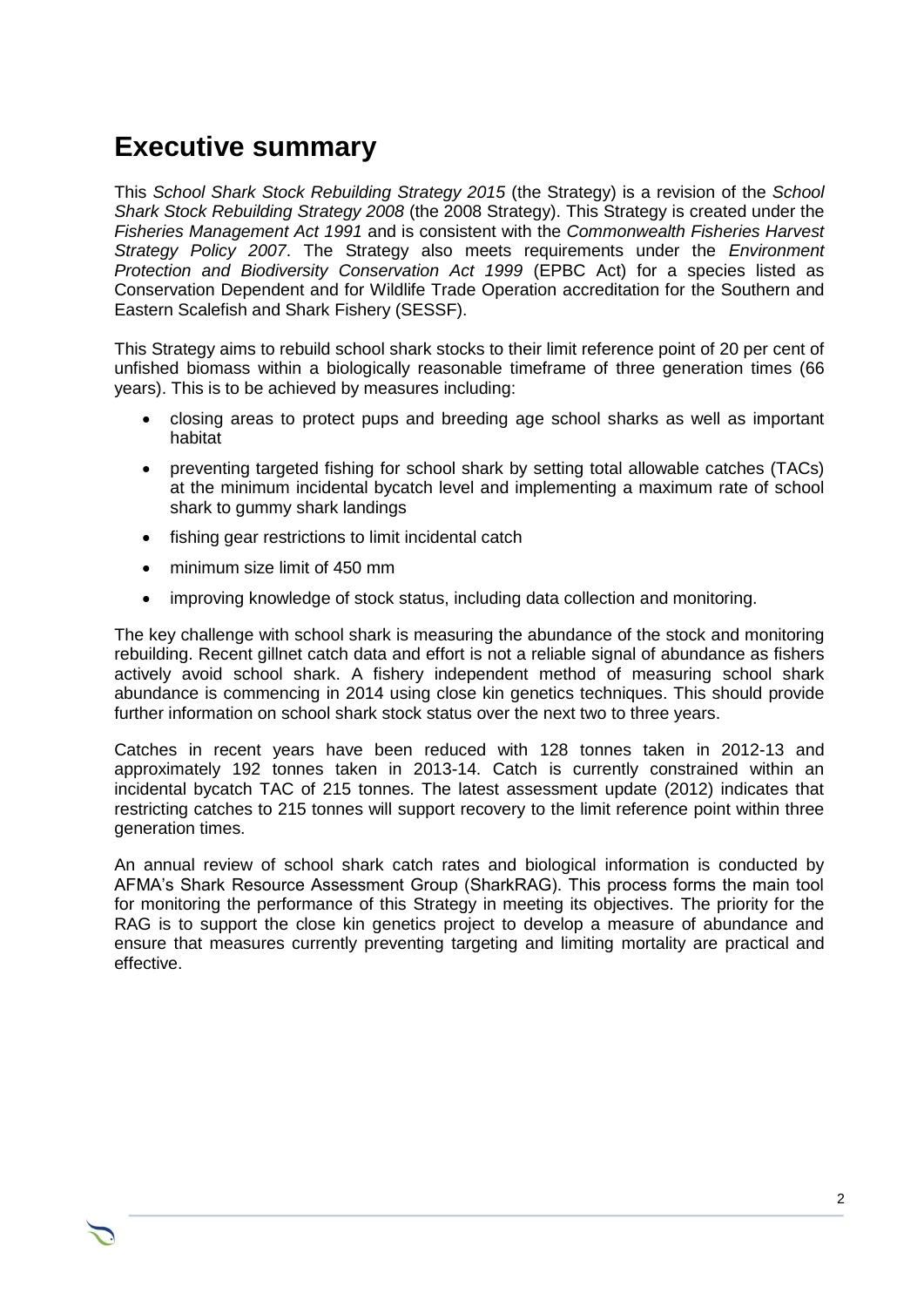# **Table of contents**

 $\tilde{C}$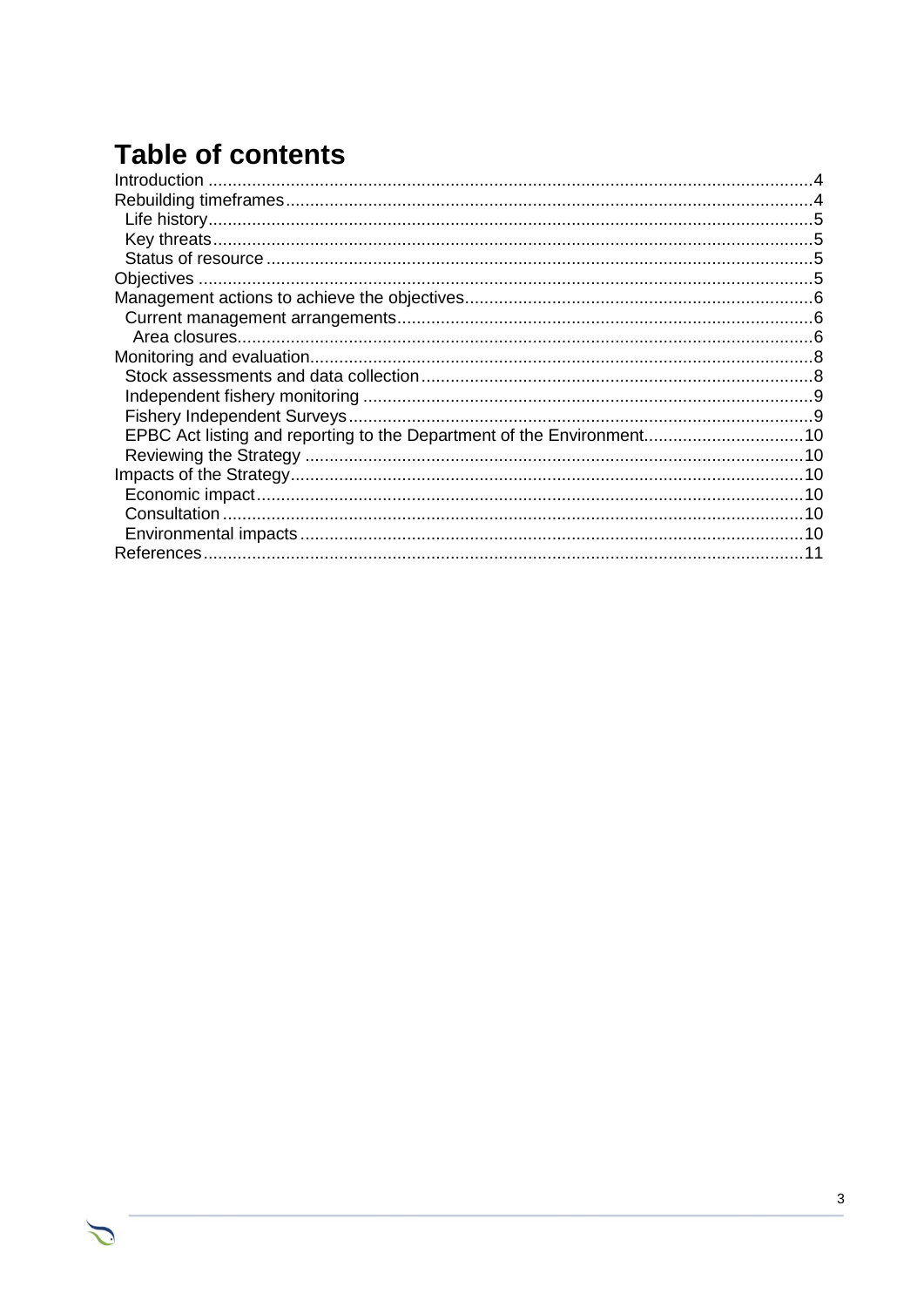# <span id="page-3-0"></span>**Introduction**

Under the *Commonwealth Fisheries Harvest Strategy Policy 2007* (HSP), rebuilding strategies must be developed for all species which are below their biomass limit reference point. For school shark, the proxy of 20 per cent of the unfished biomass is used as the limit reference point.

In 2008 the School Shark Stock Rebuilding Strategy (the 2008 Strategy) was implemented because the stock was considered to be below its limit reference point. The development and implementation of the 2008 Strategy was also a condition of the 2007 Southern and Eastern Scalefish and Shark Fishery (SESSF) Wildlife Trade Operation accreditation under the *Environment Protection and Biodiversity Conservation Act 1999* (EPBC Act).

This Strategy includes measures to prevent targeting of school shark while accounting for a level of incidental bycatch from fishers targeting gummy shark. Measures include:

- area closures to protect larger breeding school shark, pupping and nursery grounds, and important habitat
- a low incidental bycatch TAC. School shark has been managed under an incidental catch limit since 1997, when management measures aimed at eliminating targeted fishing for school shark were first implemented
- **I** limiting hook numbers, gillnet mesh size and net height.

Historically school shark was targeted using both hooks and gillnets in the Gillnet, Hook and Trap (GHAT) sector of the SESSF. Low levels of school shark catch has also been recorded in the Commonwealth Trawl Sector, although school shark has not been targeted using trawl methods and catches are sporadic in nature. Consequently, this Strategy focuses on gillnet and hook fishing methods in the SESSF.

# <span id="page-3-1"></span>**Rebuilding timeframes**

A rebuilding timeframe for school shark was not specified in the 2008 Strategy due to limited information at the time of writing. The HSP provides guidance for a 'typical' biologically reasonable timeframe for rebuilding as the lessor of 10 years plus one mean generation time or three times the mean generation time. However, the HSP recognises that there are likely to be a number of alternative time paths to rebuild a stock and that the optimal path has an economic component which is based on a trade-off between biological and economic considerations.

The 2012 School Shark Assessment indicated that rebuilding to the limit reference point:

- could not be achieved in one generation time plus 10 years (32 years) under any catch scenarios
- could be achieved in three generation times (66 years) with catches of up to 225t.

The Shark Resource Assessment Group (SharkRAG), the group primarily responsible for assessing school shark, provided this advice to the South East Management Advisory Committee (SEMAC) in March 2013. Subsequently SEMAC endorsed the rebuilding timeframe of three mean generation times (66 years), noting that it was in line with the guidance set out in the HSP.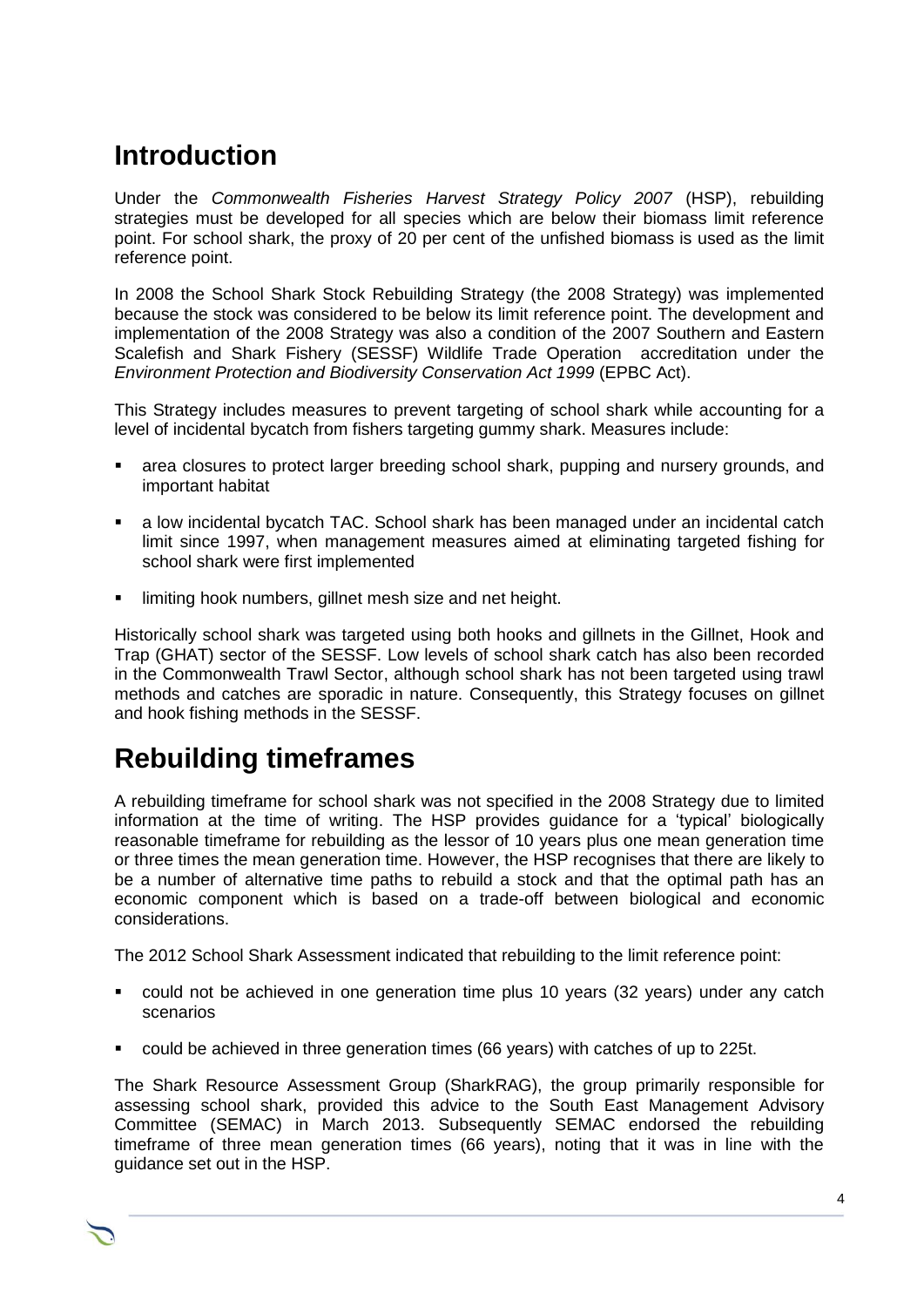In this Strategy AFMA has adopted the rebuilding timeframe to the limit reference point of three mean generation times (being approximately 66 years), in line with recommendations from SharkRAG, SEMAC and the example given in the HSP. This will be reviewed once the results of the close kin genetics study are available in two to three years.

## <span id="page-4-0"></span>**Life history**

School shark are a long-lived species, living in excess of 50 years and not producing pups until around 16 years of age. Each mature female produces between 15 – 43 pups every three years, with females growing up to 50 per cent heavier than males. School shark are highly migratory species, feeding on a variety of schooling prey. Heavily pregnant females are commonly found in warm shallow waters, thought to promote embryo growth.

School shark are distributed around southern Australia mainly on the continental shelf and upper slope where they have been recorded from Moreton Bay (southern Queensland) to Perth, including Tasmania. School shark have been recorded to pup in a variety of sheltered bays and inlets in Tasmania and Victoria. They have been taken from the near shore zone to 550 m depth, mainly near the bottom, but at times occur in the pelagic zone and well offshore. Genetic studies suggest there are six populations of school shark around the world. Tag studies provide evidence of some mixing between southern Australia and New Zealand, but genetic studies suggest these populations are not inter-breeding.

### <span id="page-4-1"></span>**Key threats**

Fishing pressure has been identified as the key threat for school shark in south eastern Australia, with historical fishing effort having depleted stocks to below 20 per cent of unfished levels. Catches peaked at approximately 2500 t in 1969 following the introduction of gillnets to the fishery in the mid-1960s. The initial Total Allowable Catch (TAC) for school shark was set in 2001 at 434 t, and has since been reduced to 215t for the 2014-15 season. The school shark TAC is set at a level that aims to allow incidental catch to be landed while preventing targeting of the species.

Coastal development and pollution, while not quantified, are also thought to have contributed to the decline in school shark recruitment and may impede recovery.

### <span id="page-4-2"></span>**Status of resource**

The ABARES Fishery Status Reports 2013-14 classified school shark as overfished and uncertain if subject to overfishing with respect to the level of fishing mortality in the SESSF (Georgeson et al*.* 2014). Results from the most recent full quantitative assessment in 2009 estimated biomass levels to be below 20 per cent of unfished levels (Thomson and Punt 2009) although the assessment is uncertain.

# <span id="page-4-3"></span>**Objectives**

The broad objective of this Strategy is to return the stock to ecologically sustainable levels and ultimately maximise the economic returns to the Australian community from the resource. In line with the HSP the specific objectives are:

1. to rebuild school shark in the area of the SESSF to the default limit reference biomass level  $(B_{LM})$  of 20 per cent of unfished levels within a biologically reasonable time frame; three times the mean generation time (66 years) from the date of the 2008 Strategy;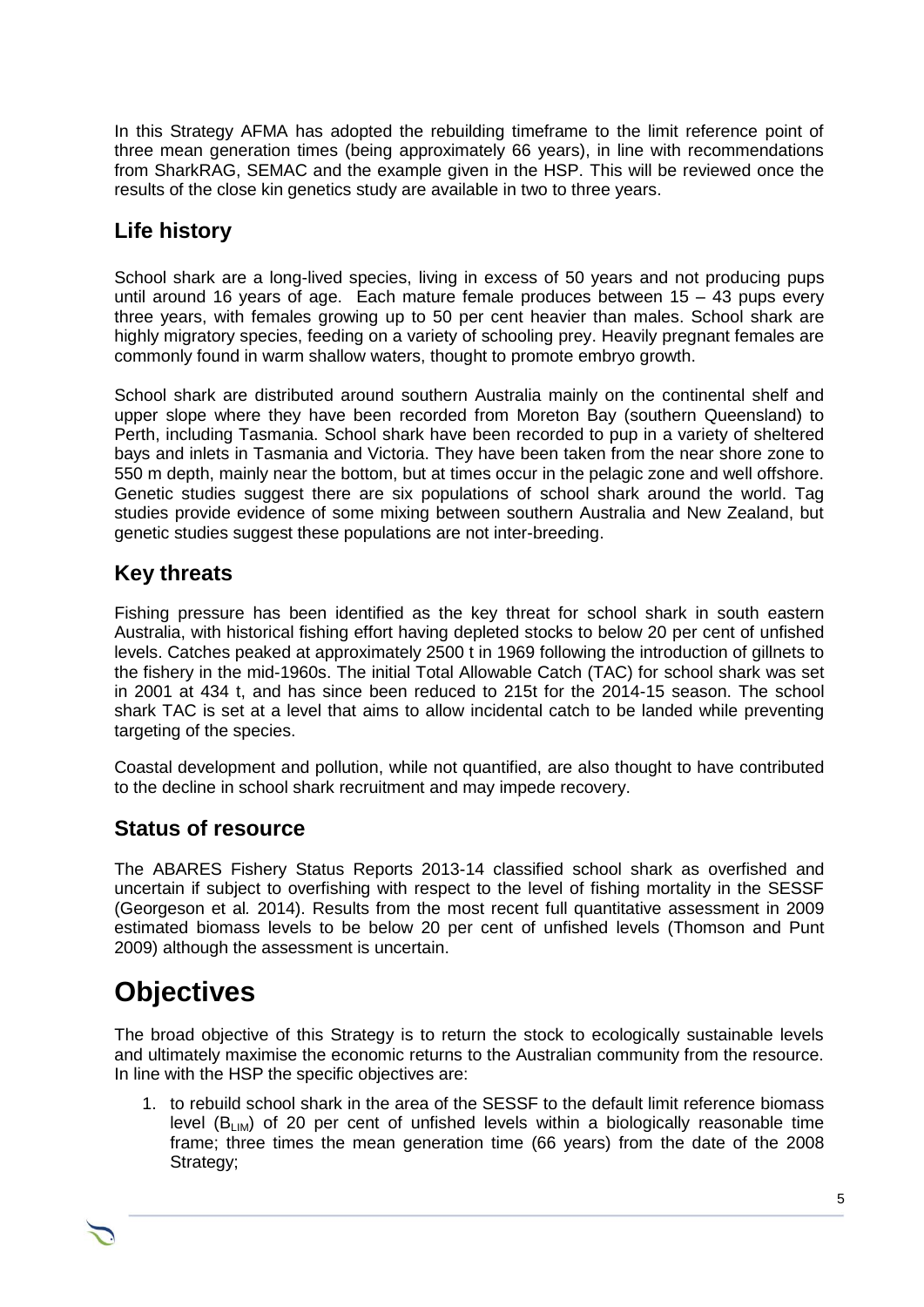- 2. having reached B<sub>LIM</sub>, rebuild school shark in the area of the SESSF to the default maximum sustainable yield biomass level of 40 per cent of unfished levels  $(B_{MSY})$ ; and
- 3. once  $B_{MSV}$  is reached, use appropriate modelling to determine the target reference point ( $B_{TARG}$ ) biomass for school shark and a trajectory for the rebuilding of the stock to that point - OR rebuild to the default maximum economic yield level  $(B_{MFY})$  of 48 per cent of unfished stocks.

# <span id="page-5-0"></span>**Management actions to achieve the objectives**

#### <span id="page-5-1"></span>**Current management arrangements**

School shark are a late maturing species, with large shark producing many more pups than smaller sexually mature shark. SharkRAG identified the protection of large breeding age females as the most important management measure to promote recovery of school shark. Current arrangements in place to reduce the impact of fishing on school shark include the closure of areas, gear restrictions, catch limits and size limits. Details of these management arrangements are discussed in more detail below.

#### <span id="page-5-2"></span>*Area closures*

Protected coastal waters are important aggregation areas for school shark both as pupping and nursery grounds and for the migration of pregnant females towards the pupping grounds. All sites confirmed by research as pupping grounds have been closed to fishing. Areas of known school shark habitat have been closed to fishing through a blanket closure of all Victorian coastal waters and through the closure of specific school shark nursery areas in Tasmania. Additional closures of both coastal and deepwater habitat known to be important for school sharks were implemented during 2003 to 2005 specifically to protect breeding age school shark. These are the:

- head of the Great Australian Bight (all methods)
- temporal closure of areas south of Kangaroo Island (automatic longline only).

In response to a 2005 Ministerial Direction to recover overfished stocks, in June 2007 the following additional closures were implemented to protect school shark:

- waters deeper than 183m depth (gillnet closure)
- waters shallower than 183m (automatic longline)
- Kangaroo Island 1nm closure (gillnet, shark longline)
- Backstairs Passage closure (gillnet)
- 3nm Victor Harbour to the Victorian border (gillnet, shark longline)
- **the Tasmanian west coast 130m closure (gillnet and shark hook).**

Maps of all of the above closures are detailed in the Southern and Eastern Scalefish and Shark Fishery Management Arrangements Booklet which is available on the AFMA website at: http://www.afma.gov.au/fisheries-services/fisheries-management-plans/.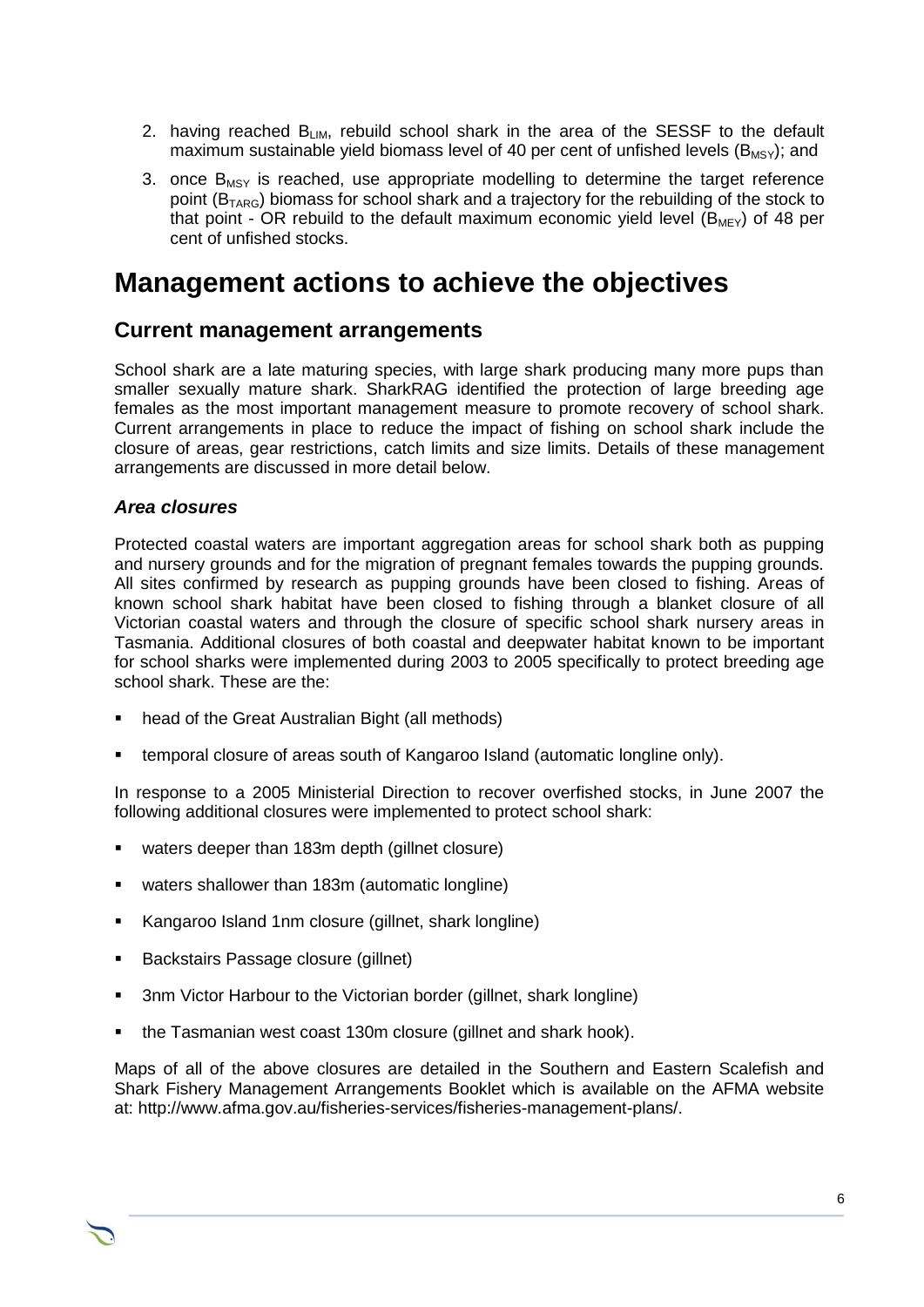It was also agreed to protect important shark habitat in Bass Strait and inshore areas in western Victoria and eastern South Australia from trawling. This was accomplished by closures that were implemented from 24 July 2008.

A number of spatial closures have been implemented for gillnet operators in South Australia under the Australian Sea Lion Management Strategy (the ASL Strategy). These closures surround the immediate foraging area adjacent to Australian sea lion colonies and cover an area exceeding 18 500 km<sup>2</sup> when combined. In addition, large temporary (18 month) closures can be implemented if Australian sea lions are incidentally caught. Although these closures have not been implemented specifically for school shark, the reduction in gillnet effort in South Australia is likely to afford some level of protection in breeding areas.

#### **Gear restrictions and selectivity**

Gillnets are highly size selective; mesh size of 150 – 165 mm for all Commonwealth gillnet operators ensures capture of middle-sized sharks whilst allowing escape of large breeding females and small sharks.

In October 2013, based on fishing industry advice, AFMA commenced implementation of a restriction on the height of gillnets to 20 meshes. The height restriction aims to limit the incidental catch of bycatch species including school shark.

Vessels using automatic longline to target scalefish in offshore waters are restricted to a maximum of 15 000 hooks primarily to minimize the impact of this method on bycatch species.

Hook fishing effort has increased significantly in South Australia following the implementation of the ASL Strategy under which gillnet operators have been allow to use:

- temporary manually baited hook permits to target gummy shark in waters adjacent to South Australia (13 permits outside three nautical miles and five permits inside coastal waters).
- temporary automatic baiting hook permits to target gummy shark in waters adjacent to South Australia. Operators wanting to use this method are subject to a number of requirements including a 5 000 hook daily limit to minimise the impact of this method on bycatch species, limiting the ratio of school shark to gummy shark catches and 100 per cent monitoring by either observers or electronic monitoring systems.

#### **Catch limits**

TAC limits have been set for school shark with the aim of eliminating targeted fishing for school shark and reducing incidental catch in the gummy shark fishery. The TAC is allocated to operators as Individually Transferable Quota (ITQ). If an individual catches more than their quota, they must obtain more quota or face compliance action. Under the HSP both landed and discarded fish must be considered in the setting of the TAC. AFMA and SharkRAG will monitor total fishing mortality and implement additional management measures if total fishing mortality exceeds the levels that will allow rebuilding of the stock.

Automatic longliners are restricted to a five tonne trigger limit for school shark which must also be covered by quota. This is designed to prevent auto longline fishers operating in the scalefish hook sector of the SESSF targeting school shark whilst still allowing incidentally caught school shark to be landed. In the event that the five tonne school shark limit is exceeded, AFMA consults with SharkRAG and SEMAC to determine whether further management action is required.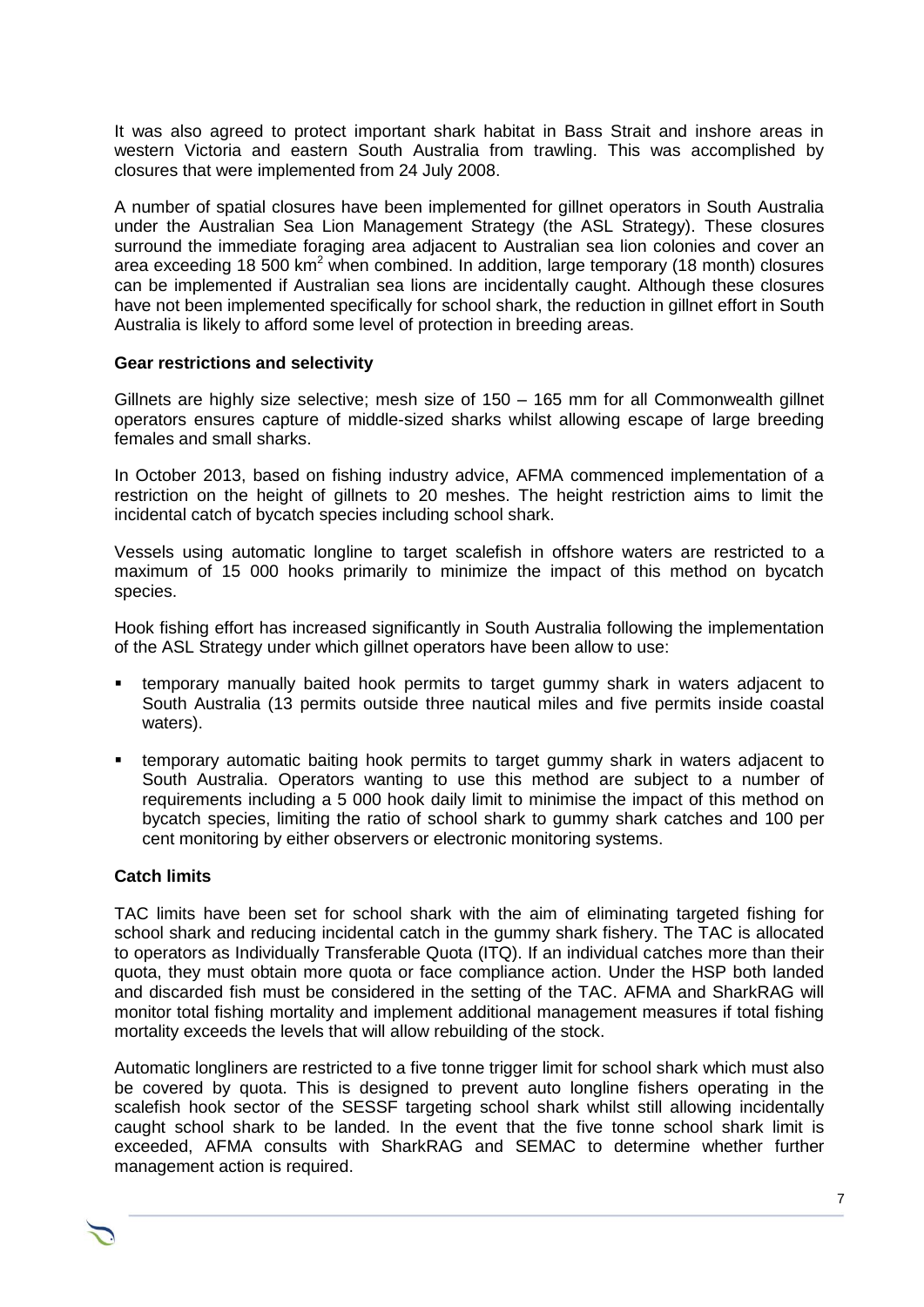In 2011 AFMA implemented an additional measure to reduce instances of school shark targeting. The 20 per cent school shark to gummy shark catch ratio means an operator cannot catch an amount of school shark that exceeds 20 per cent of their gummy shark quota holdings. The ratio of school shark to gummy shark catches was limited to 20 per cent on the basis that school shark catches above this level would suggest the operator was targeting. AFMA, in conjunction with SharkRAG, will continue to review the effectiveness of the 20 per cent school shark catch ratio to determine if it meets the objectives for preventing targeted fishing for school shark whilst minimising unnecessary discarding.

Under the framework established by the 2000 Memorandum of Understanding between the Commonwealth and the states of South Australia, Tasmania and Victoria, state catches of school shark are limited through trip limits and gear and area restrictions.

#### **Compliance**

AFMA has a dedicated compliance operation that includes the compulsory use of Vessel Monitoring Systems (satellite location monitoring) and a variety of other tools. Penalties for fishing infringements can be very high and can include the loss of fishing concessions and vessels. Consequently, fisheries management actions including quotas and fishery closures can be effectively enforced and existing prosecutions provide a strong deterrent to illegal activity. AFMA also undertakes annual compliance risk assessments of each fishery prior to determining its domestic compliance program for each year. Compliance resources are then apportioned across the fisheries in accordance with those risk assessments.

#### **Other management measures**

- Minimum length all school shark retained must exceed 450mm in length. This is designed to prevent the targeting of juvenile school shark.
- Processing standards for landing sharks all sharks landed in the SESSF are subject to specific processing standards to ensure that species identification and lengths can be verified when landed. Shark finning is not permitted in the SESSF.
- **EXT** Limited entry the fishery is limited to the number of concessions that currently exist.
- Structural adjustment the Commonwealth ran a structural adjustment program in 2006 and 2007 as part of a program to cease overfishing and promote the recovery of overfished stocks. Through this process 26 of the 88 gillnet boat Statutory Fishing Rights (SFRs) and 17 of the 30 shark hook SFRs were removed from the fishery.
- AFMA closely monitors discards and total fishing mortality. With the implementation of emonitoring, AFMA can closely audit total discards of school shark. If total mortality is likely to exceed levels that support rebuilding, AFMA will implement additional management measures to keep fishing mortality at levels that support rebuilding.

# <span id="page-7-0"></span>**Monitoring and evaluation**

#### <span id="page-7-1"></span>**Stock assessments and data collection**

The TAC for school shark has been set at a level which SharkRAG considered to be the best estimate of unavoidable bycatch. The current TAC is based on landed catch from 2011, prior to the implementation of the 20 per cent ratio and ISMP discard estimates of nine per cent (Upston and Klaer 2013).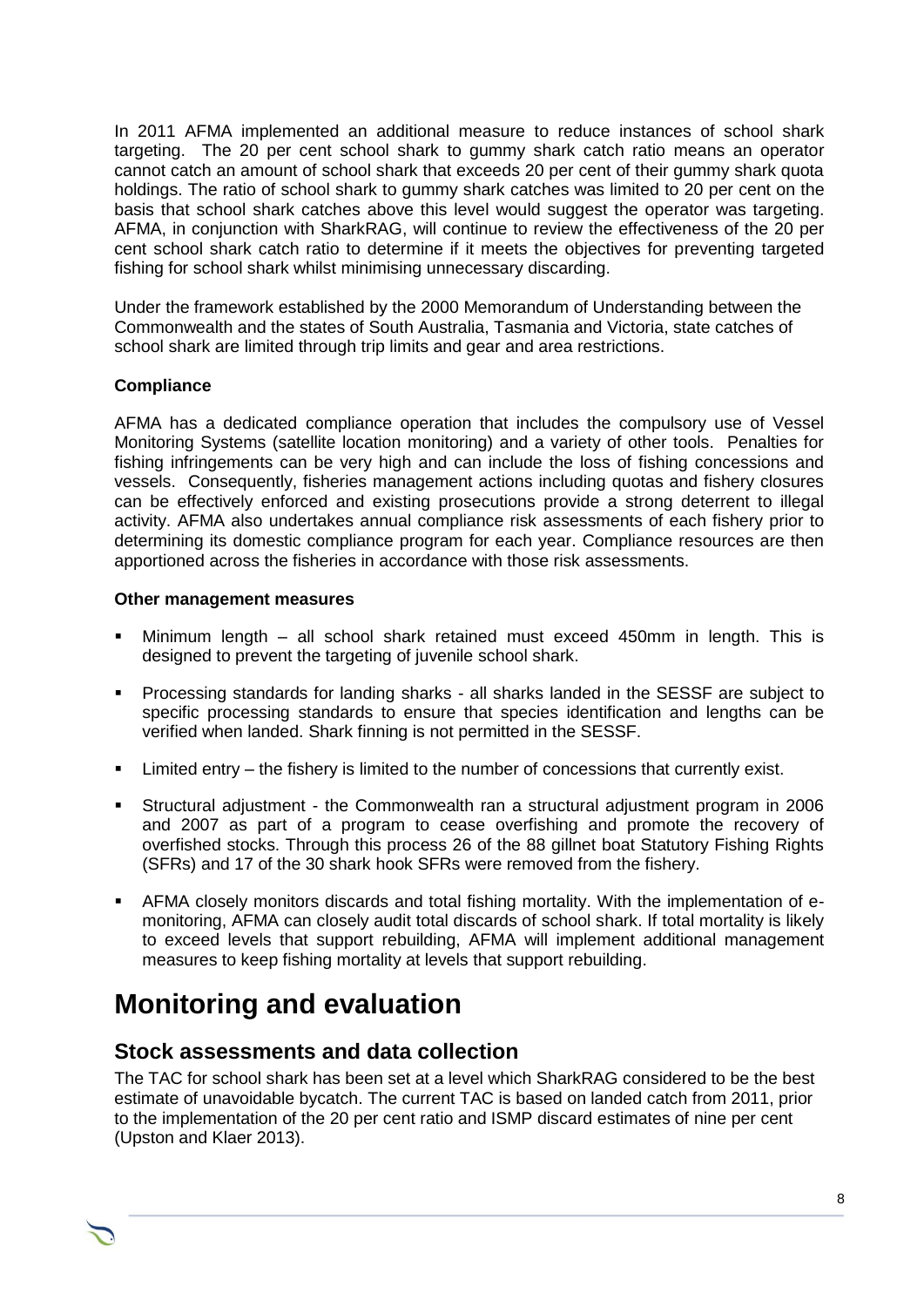The stock assessment model used for school shark relies on Catch Per Unit Effort (CPUE) data from the gillnet fishery to estimate relative trends in abundance. However, operators are actively avoiding school shark and this assessment does not provide a reliable measure of current abundance.

A fishery independent method of measuring abundance was supported in 2014 and a project using close kin genetics techniques has commenced. Results from this work are expected in 2017 and will provide an absolute measure of school shark abundance and allow ongoing independent monitoring of stock rebuilding.

In the meantime AFMA and SharkRAG will monitor all available data, including trawl CPUE, to assess whether current measures are supporting rebuilding. Standardised trawl CPUE has been analysed by SharkRAG and data presented in 2014 shows that that catch rates have been increasingly steadily since 2003. This data is consistent with increasing abundance of school shark and suggests that current measures are supporting rebuilding. This a positive sign but further work through the close kin genetic work is required to provide a reliable measure of abundance.

### <span id="page-8-0"></span>**Independent fishery monitoring**

In the shark fishery, independent fishery data has been collected through the Integrated Scientific Monitoring Program (ISMP) since 1994. The ISMP is a data collection program which places independent observers on commercial fishing vessels to collect independent and verifiable information on fishing operations, catch and discards in the SESSF. From mid-2015 the on-board data collection program is being replaced with electronic monitoring.

AFMA has reviewed the data needs in the shark gillnet and hook fishery and is implementing sampling regimes to collect the required size and age data of quota species, including school shark. This will include port based sampling as well as on-board length measurements facilitated through e-monitoring systems.

E-monitoring is a system of sensors and video cameras capable of monitoring and recording fishing activities which can be reviewed later to verify logbook data. An electronic monitoring system typically includes three or more video cameras, a hydraulic gear sensor, a drum sensor, a GPS receiver, and a control centre.

The baseline audit rate for all fisheries with e-monitoring is 10 per cent of fishing effort. This will include analysis of full catch composition for each shot selected for review. Catch composition and discards on audited shots will be compared to logbook records with discrepancies flagged and reported to AFMA. A report summarising any discrepancies will also be provided to the fisher after each hard drive has been audited.

In some instances AFMA will audit more than 10 per cent of footage based on the level of risk. Any boat fishing in the Australian sea lion management zones will be subject to 100 per cent monitoring with higher levels of audits as outlined in the Australian Sea Lion Strategy. Other boats may have a higher audit level if they are considered to be a higher risk for misreporting.

### <span id="page-8-1"></span>**Fishery Independent Surveys**

Trawl Fishery Independent Surveys (FIS) are conducted waters from Barrenjoey Point north to the westernmost point of Kangaroo island, in depths ranging from 50-700m, and the Great Australian Bight. FISs are important for a number of SESSF species where CPUE data is not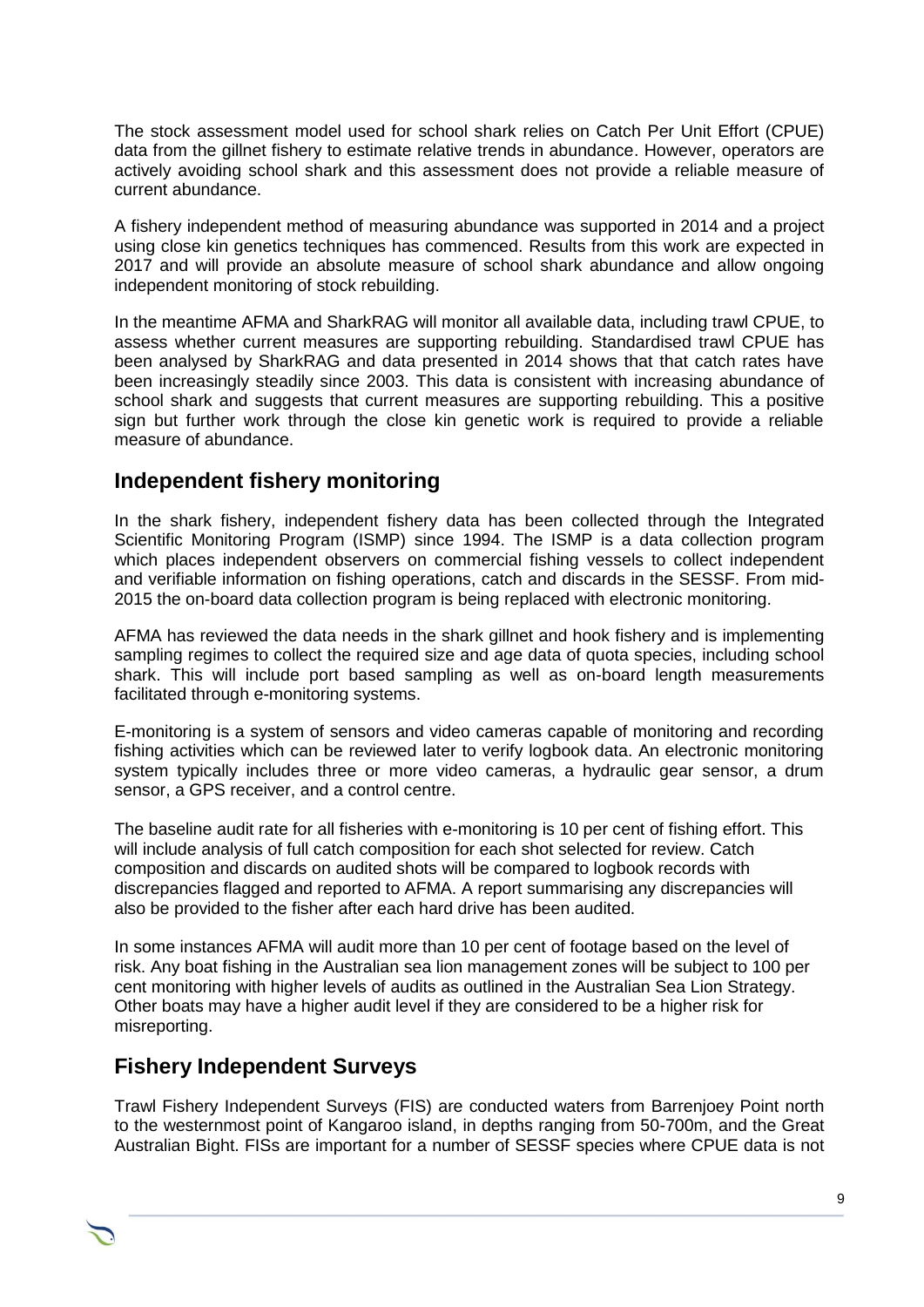considered reliable. However, the results from the 2008, 2010 and 2012 SESSF FIS are of limited use for school shark, given the variability of the data.

### <span id="page-9-0"></span>**EPBC Act listing and reporting to the Department of the Environment**

AFMA reports annually on the stock status of school shark and performance against the goals of this Strategy to the Department of Environment. AFMA also reports on the level of observer coverage and industry compliance with this Strategy.

### <span id="page-9-1"></span>**Reviewing the Strategy**

This Strategy will be reviewed by AFMA, with input from SharkRAG and SEMAC, when the results of the fishery independent measure of abundance using close kin genetics techniques are available and in any case after five years.

# <span id="page-9-2"></span>**Impacts of the Strategy**

### <span id="page-9-3"></span>**Economic impact**

Economic impacts associated with the recovery process for school shark include the costs of monitoring, research and the stock assessment process. There is an additional impact on the fishing industry because no targeted fishing is permitted and only incidental catch TACs are set. Implementation of the 20 per cent ratio for school shark may also have an impact on industry as operators who incidentally catch school shark may be required to purchase additional gummy shark quota. It should be noted that some of these costs are expected to be offset in the longer term once the school shark stock has rebuilt and targeted fishing can recommence.

Management costs are apportioned between industry and the Australian Government under AFMA's Cost Recovery Impact Statement (CRIS) which reflects the Australian Government's Cost Recovery Guidelines

### <span id="page-9-4"></span>**Consultation**

The Strategy has been developed with the assistance of:

- the Department of Agriculture and the Department of the Environment
- SEMAC and SharkRAG. Membership of MACs and RAGs includes management, industry, scientific and environmental interests
- key stakeholders including environmental non-government organisations, recreational fishers and the public through AFMA's website.

### <span id="page-9-5"></span>**Environmental impacts**

Environmental and broader ecosystem impacts resulting from the implementation of the Strategy are anticipated to be positive. As previously stated the broad objective of the Strategy of returning school shark to ecologically sustainable levels is consistent with requirements under the EPBC Act.